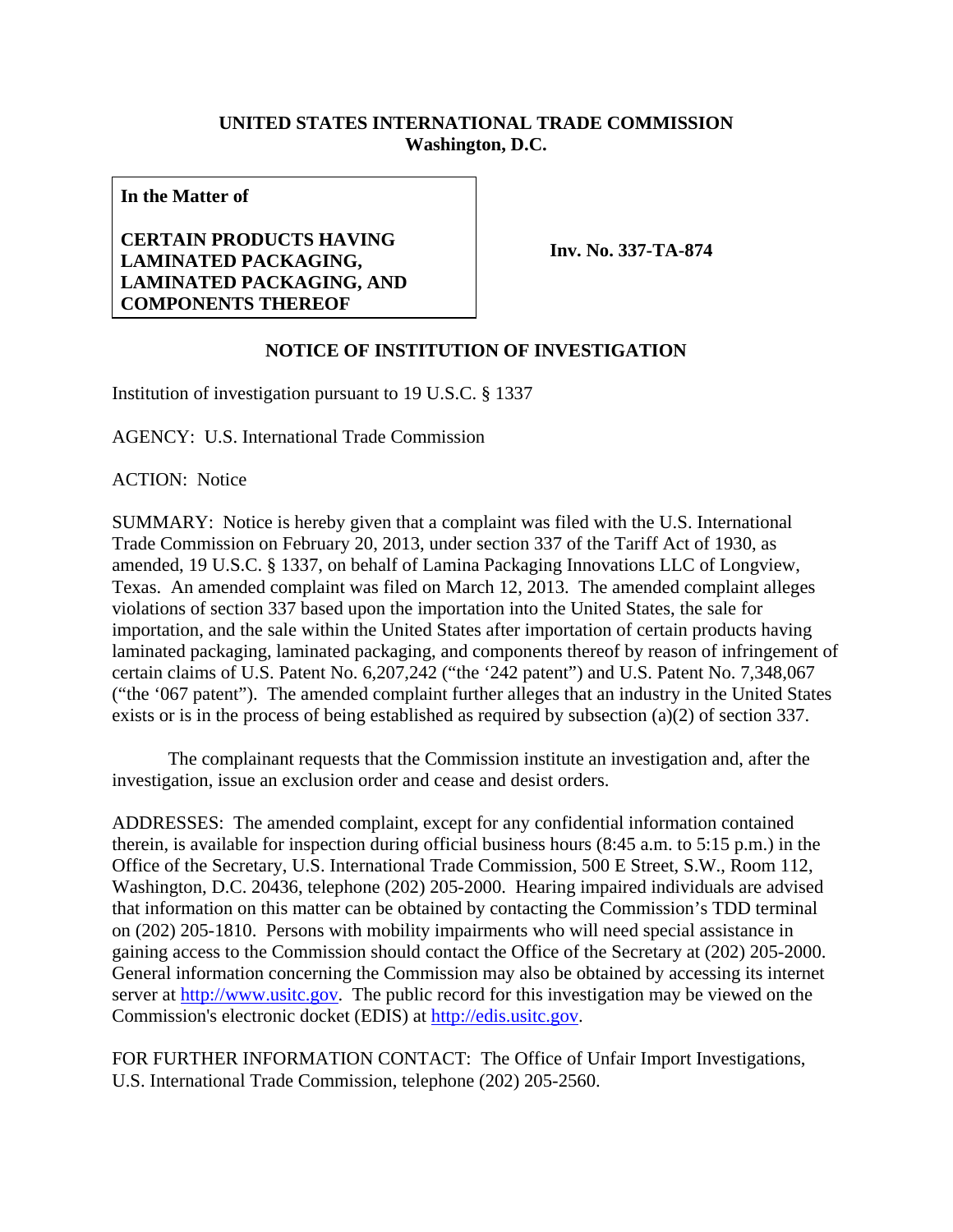AUTHORITY: The authority for institution of this investigation is contained in section 337 of the Tariff Act of 1930, as amended, and in section 210.10 of the Commission's Rules of Practice and Procedure, 19 C.F.R. § 210.10 (2012).

SCOPE OF INVESTIGATION: Having considered the complaint, the U.S. International Trade Commission, on March 22, 2013, ORDERED THAT –

 (1) Pursuant to subsection (b) of section 337 of the Tariff Act of 1930, as amended, an investigation be instituted to determine whether there is a violation of subsection (a)(1)(B) of section 337 in the importation into the United States, the sale for importation, or the sale within the United States after importation of certain products having laminated packaging, laminated packaging, and components thereof by reason of infringement of one or more of claims 1, 17, and 25 of the '242 patent and claims 1 and 19 of the '067 patent, and whether an industry in the United States exists or is in the process of being established as required by subsection (a)(2) of section 337;

 (2) Notwithstanding any Commission Rules that would otherwise apply, the presiding Administrative Law Judge shall hold an early evidentiary hearing, find facts, and issue an early decision, as to whether the complainant has satisfied the economic prong of the domestic industry requirement. Any such decision shall be in the form of an initial determination (ID). Petitions for review of such an ID shall be due five calendar days after service of the ID; any replies shall be due three business days after service of a petition. The ID will become the Commission's final determination 30 days after the date of service of the ID unless the Commission determines to review the ID. Any such review will be conducted in accordance with Commission Rules 210.43, 210.44, and 210.45, 19 C.F.R. §§ 210.43, 210.44, and 210.45. The Commission expects the issuance of an early ID relating to the economic prong of the domestic industry requirement within 100 days of institution, except that the presiding ALJ may grant a limited extension of the ID for good cause shown. The issuance of an early ID finding that the economic prong of the domestic industry requirement is not satisfied shall stay the investigation unless the Commission orders otherwise; any other decision shall not stay the investigation or delay the issuance of a final ID covering the other issues of the investigation.

(3) For the purpose of the investigation so instituted, the following are hereby named as parties upon which this notice of investigation shall be served:

(a) The complainant is:

 Lamina Packaging Innovations LLC 3301 W. Marshal Avenue, Suite 303 Longview, TX 75604

 (b) The respondents are the following entities alleged to be in violation of section 337, and are the parties upon which the complaint is to be served:

> Remy Cointreau USA, Inc. 1290 Avenue of the Americas,  $10^{th}$  Floor New York, NY 10104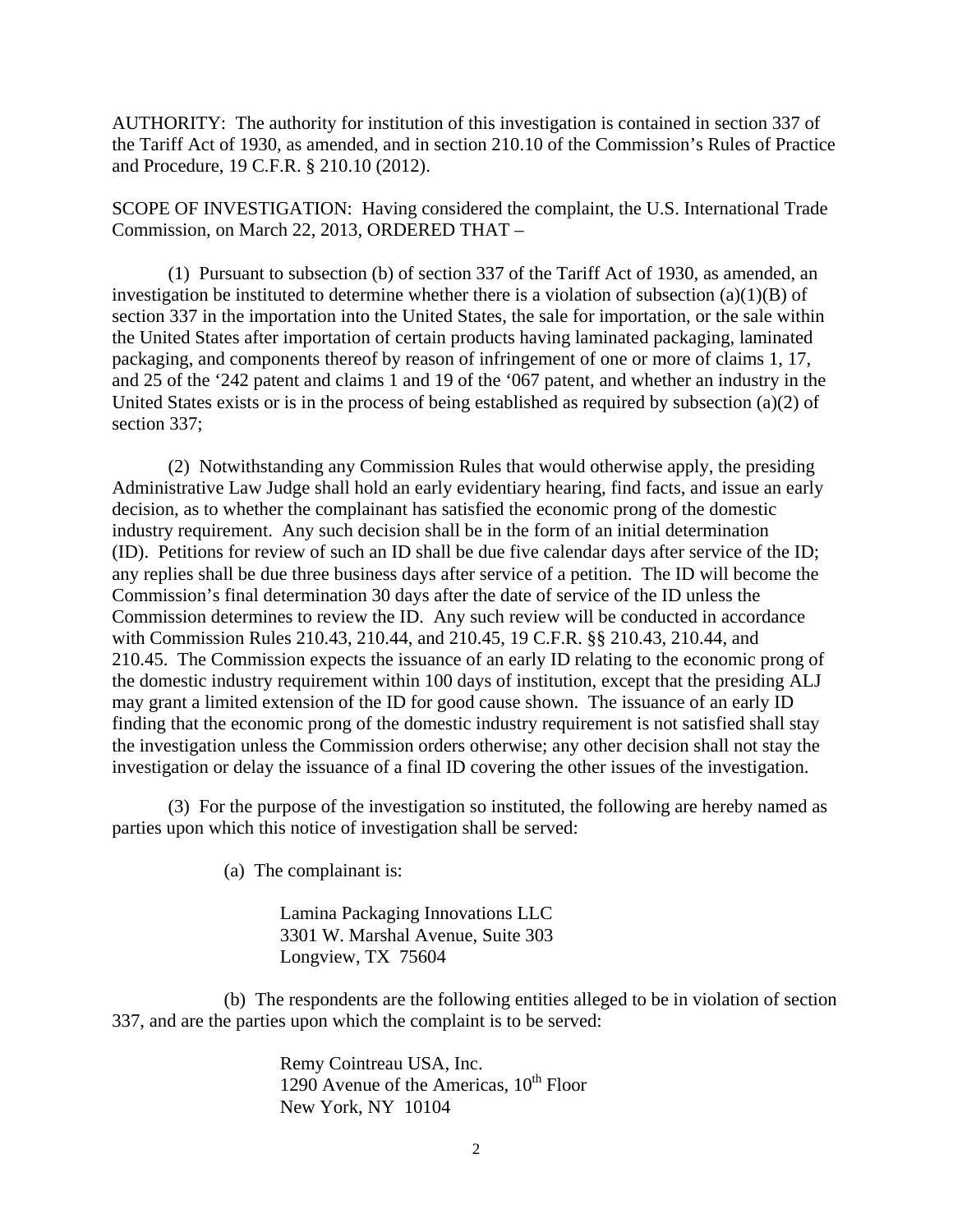Pernod Ricard USA LLC 250 Park Avenue New York, NY 10177

 John Jameson Import Company 100 Manhattanville Road Purchase, NY 10577

 Moet Hennessy USA 85 Tenth Avenue New York, NY 10011

 Champagne Louis Roederer 21 Boulevard Lundy 51100 Reims France

Maisons Marques & Domaines USA Inc. 383 Fourth Street, Suite 400 Oakland, CA 94607

Freixenet USA 967 Broadway Sonoma, CA 95476

L'Oreal USA, Inc. 575 Fifth Avenue New York, NY 10017

Hasbro, Inc. 1027 Newport Avenue Pawtucket, RI 02861

Cognac Ferrand USA, Inc. 454 5th Avenue, Suite 640 New York, NY 10018

WJ Deutsch & Son 709 Westchester Avenue, Suite 300 White Plains, NY 10604

Diageo North America, Inc. 801 Main Avenue Norwalk, CT 06851